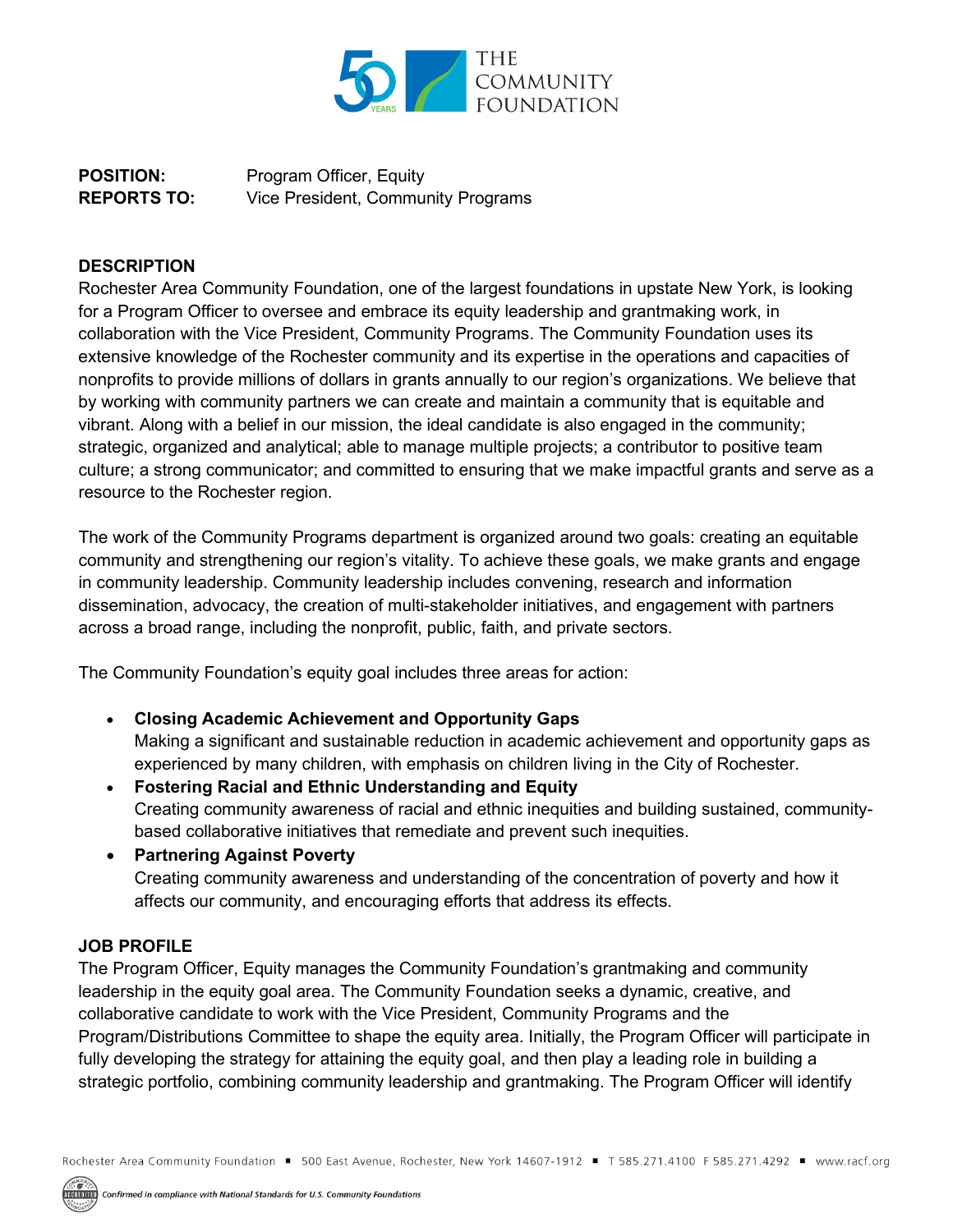levers of systemic change and key opportunities for investment in each action area to achieve the equity goal.

Additional responsibilities include:

- *Grantmaking* reviewing, analyzing, and summarizing proposals within the assigned action areas and preparing written recommendations to the volunteer Program/Distributions Committee and Board of Directors; managing, monitoring, and coordinating a grants portfolio, including annual grant planning, identifying and working with prospective grantees, conducting organizational assessments, undertaking periodic reviews of progress with grantees, and providing technical assistance; and managing all related grant processes (e.g., preparation of grant agreements, terms and conditions, final report terms, etc.).
- *Internal and External Resource*  maintaining a high level of expertise in urban education, racial equity, and poverty; serving as a resource and educator for Community Foundation staff, Program/Distributions Committee, Board, donors, and the community; and identifying and soliciting resources (including external grants) to support the work of the Foundation.
- *Program Monitoring and Learning* critical assessment on the grant portfolio in order to adjust grantmaking and community leadership practices accordingly, frequent research and learning from other community foundations, partners and grantee organizations, public officials, academic institutions, and community members, as well as from donors and other stakeholders to identify best practices and new opportunities for the work of the Community Foundation.
- *Community Partnerships*  representing the Community Foundation in a variety of initiatives and activities that help further the goals of the assigned areas. Participation in these partnerships includes regular attendance at meetings, strategy setting, guidance on research and evaluation, and public policy work, as well as pursuing opportunities to leverage funding, communications, and other expertise to help further common objectives.
- *Communications Support*  assisting other departments in meeting their goals for communicating needs, funding opportunities, and accomplishments to Community Foundation donors and partners; contributing to the preparation of the quarterly *Grantmaking Opportunities*; giving oral and written progress reports and presentations to varied audiences; supporting special events; and serving as a conduit to bring vital external information to the Community Foundation.
- *Support of Vice President and President/CEO* May be asked to represent the Community Foundation's leadership in public and Foundation meetings.

Given the dynamic nature of the Community Foundation's work, the job will inevitably grow and change over time. There will be other duties as assigned by the Vice President for Community Programs. The Program Officer, Equity's recommendations for these changes, additional duties, and participation in their implementation will be valued.